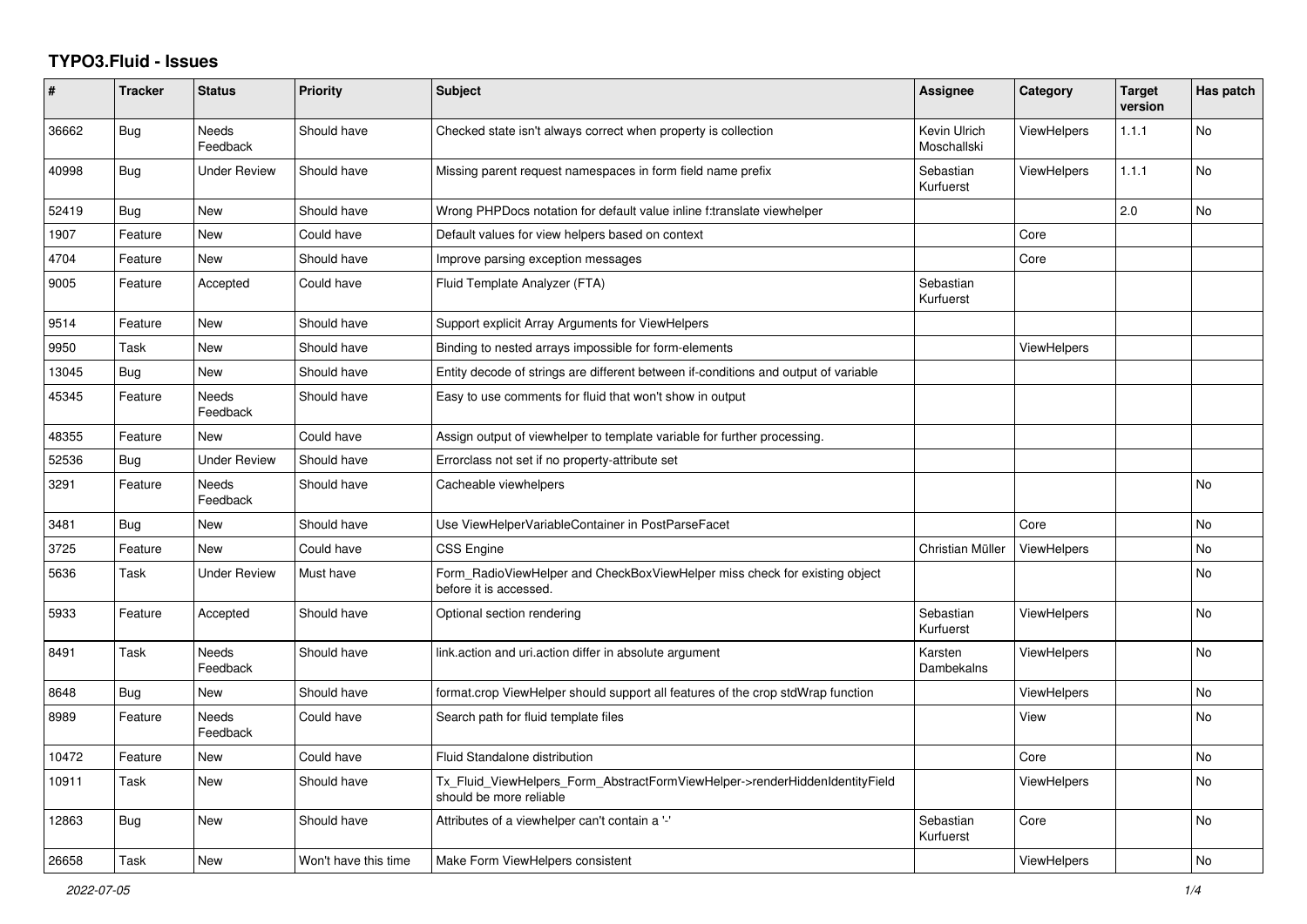| #     | <b>Tracker</b> | <b>Status</b>            | <b>Priority</b>      | <b>Subject</b>                                                                                              | Assignee               | Category    | <b>Target</b><br>version | Has patch |
|-------|----------------|--------------------------|----------------------|-------------------------------------------------------------------------------------------------------------|------------------------|-------------|--------------------------|-----------|
| 26664 | Task           | New                      | Won't have this time | Clean up Form ViewHelpers                                                                                   |                        | ViewHelpers |                          | <b>No</b> |
| 27607 | Bug            | New                      | Must have            | Make Fluid comparisons work when first element is STRING, second is NULL.                                   |                        | Core        |                          | No        |
| 28549 | Bug            | New                      | Should have          | make widgets cacheable, i.e. not implement childnodeaccess interface                                        |                        |             |                          | No        |
| 28550 | Bug            | New                      | Should have          | (v4) make widgets cacheable, i.e. not implement childnodeaccess interface                                   |                        |             |                          | No        |
| 28551 | Bug            | Accepted                 | Should have          | (v4) backport VHTest                                                                                        | Sebastian<br>Kurfuerst |             |                          | No        |
| 28552 | Bug            | New                      | Should have          | (v5) write ViewHelper test for compiled run; adjust functional test to do two passes<br>(uncached & cached) |                        |             |                          | <b>No</b> |
| 28553 | Bug            | New                      | Should have          | improve XHProf test setup                                                                                   |                        |             |                          | No        |
| 28554 | Bug            | New                      | Should have          | (v4) implement feature flag to disable caching                                                              |                        |             |                          | No        |
| 30555 | Feature        | New                      | Could have           | Make TagBuilder more extensible                                                                             |                        | Core        |                          | No        |
| 31955 | Feature        | <b>New</b>               | Should have          | f:uri.widget                                                                                                |                        | Widgets     |                          | No        |
| 33215 | Feature        | New                      | Should have          | RFC: Dynamic values in ObjectAccess paths                                                                   |                        |             |                          | No        |
| 33394 | Feature        | <b>Needs</b><br>Feedback | Should have          | Logical expression parser for BooleanNode                                                                   | <b>Tobias Liebig</b>   | Core        |                          | <b>No</b> |
| 33551 | Bug            | New                      | Must have            | View helper values break out of a partial scope                                                             | Sebastian<br>Kurfuerst | Core        |                          | <b>No</b> |
| 33628 | Bug            | Needs<br>Feedback        | Must have            | Multicheckboxes (multiselect) for Collections don't work                                                    | Christian Müller       | ViewHelpers |                          | <b>No</b> |
| 34309 | Task           | New                      | Could have           | Unknown ViewHelpers cause exception - should be handled more graceful                                       |                        | ViewHelpers |                          | <b>No</b> |
| 34682 | Bug            | <b>Under Review</b>      | Should have          | Radio Button missing checked on validation error                                                            |                        | ViewHelpers |                          | No        |
| 36410 | Feature        | <b>New</b>               | Should have          | Allow templates to send arguments back to layout                                                            |                        | ViewHelpers |                          | No        |
| 36655 | Bug            | New                      | Should have          | <b>Pagination Links</b>                                                                                     |                        | Widgets     |                          | No        |
| 37095 | Feature        | New                      | Should have          | It should be possible to set a different template on a Fluid TemplateView inside an<br>action               | Christopher<br>Hlubek  |             |                          | <b>No</b> |
| 37619 | Bug            | New                      | Should have          | Fatal Error when using variable in name attribute of Section ViewHelper                                     |                        | ViewHelpers |                          | No        |
| 38130 | Feature        | New                      | Should have          | Checkboxes and multiple select fields should have an assignable default value                               |                        |             |                          | No        |
| 38369 | Bug            | New                      | Must have            | Resource ViewHelpers should not fall back to request package                                                |                        | View        |                          | No        |
| 39936 | Feature        | New                      | Should have          | registerTagAttribute should handle default values                                                           |                        | ViewHelpers |                          | No        |
| 39990 | <b>Bug</b>     | New                      | Should have          | Same form twice in one template: hidden fields for empty values are only rendered<br>once                   |                        | Core        |                          | No        |
| 40064 | <b>Bug</b>     | New                      | Must have            | Multiselect is not getting persisted                                                                        |                        | ViewHelpers |                          | No        |
| 40081 | Feature        | New                      | Should have          | Allow assigned variables as keys in arrays                                                                  |                        |             |                          | No        |
| 42397 | Feature        | New                      | Should have          | Missing viewhelper for general links                                                                        |                        |             |                          | No        |
| 42743 | Task           | New                      | Should have          | Remove inline style for hidden form fields                                                                  |                        |             |                          | No        |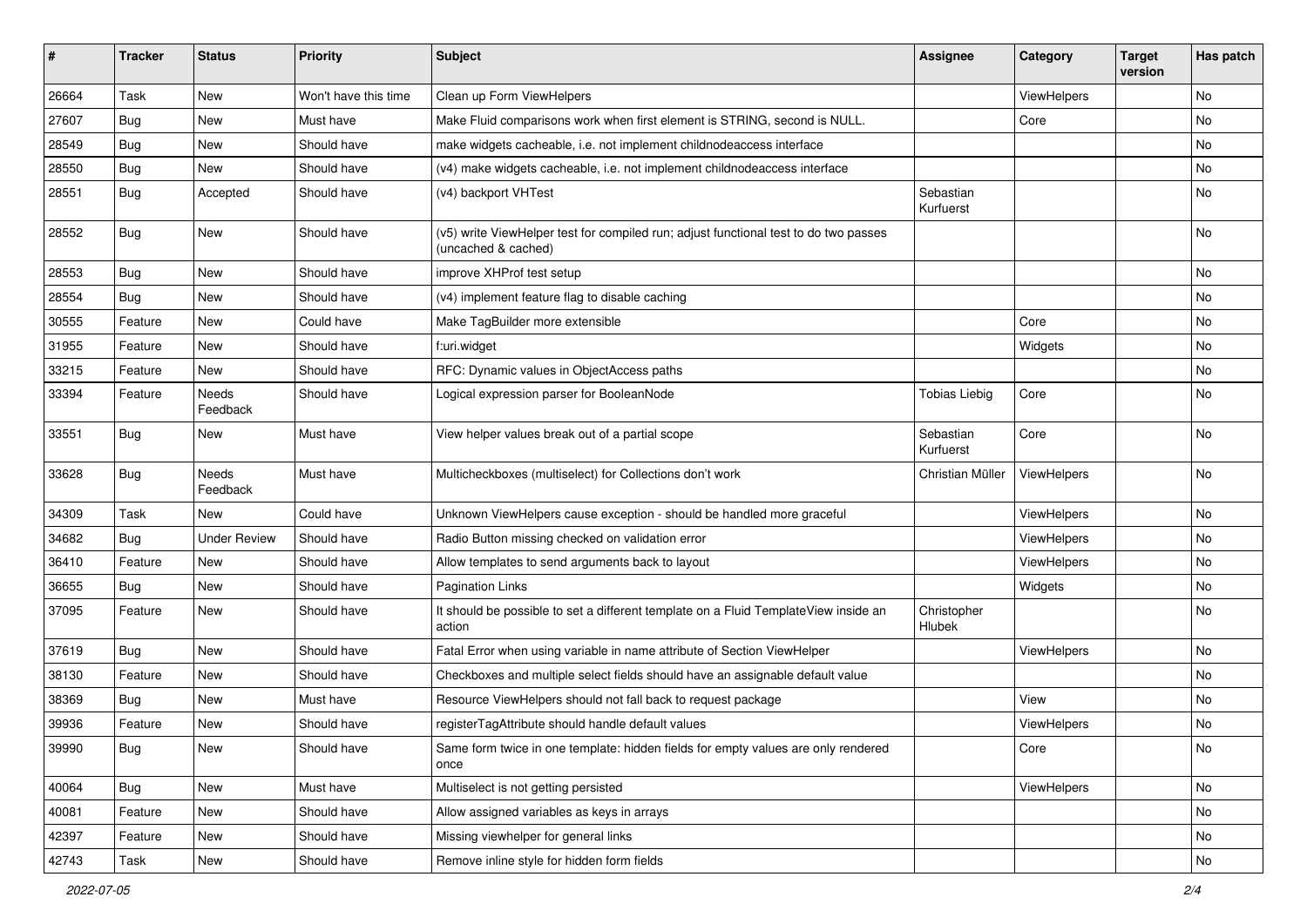| #     | <b>Tracker</b> | <b>Status</b>       | <b>Priority</b> | Subject                                                                              | <b>Assignee</b>      | Category    | <b>Target</b><br>version | Has patch |
|-------|----------------|---------------------|-----------------|--------------------------------------------------------------------------------------|----------------------|-------------|--------------------------|-----------|
| 43071 | Task           | New                 | Should have     | Remove TOKENS for adding fallback teplates in B                                      |                      |             |                          | <b>No</b> |
| 43072 | Task           | New                 | Should have     | Remove TOKENS for adding templates fallback in Backporter                            |                      | View        |                          | No        |
| 45153 | Feature        | New                 | Should have     | f:be.menus.actionMenuItem - Detection of the current select option is insufficient   |                      |             |                          | No        |
| 45394 | Task           | New                 | Should have     | Forwardport Unit test for standalone view                                            |                      | View        |                          | No        |
| 46091 | Task           | Needs<br>Feedback   | Should have     | Show source file name and position on exceptions during parsing                      |                      |             |                          | No        |
| 46257 | Feature        | <b>Under Review</b> | Should have     | Add escape sequence support for Fluid                                                |                      | Core        |                          | No        |
| 46545 | Feature        | New                 | Should have     | Better support for arrays in options of SelectViewHelper                             |                      |             |                          | No        |
| 47006 | Bug            | <b>Under Review</b> | Should have     | widget identifier are not unique                                                     |                      |             |                          | No        |
| 47669 | Task           | New                 | Should have     | FormViewHelper does not define the default request method                            |                      |             |                          | No        |
| 49038 | Bug            | New                 | Must have       | form.select does not select the first item if prependOptionValue is used             |                      |             |                          | <b>No</b> |
| 49600 | Bug            | <b>New</b>          | Should have     | f:form tag shown as a HTML on frontend                                               |                      | ViewHelpers |                          | No        |
| 49756 | Feature        | <b>Under Review</b> | Should have     | Select values by array key in checkbox viewhelper                                    |                      |             |                          | No        |
| 50888 | Bug            | <b>Under Review</b> | Should have     | WSOD by changing name of section and if Fluid caches are generated                   |                      |             |                          | No        |
| 51100 | Feature        | New                 | Must have       | Links with absolute URI should have the option of URI Scheme                         |                      | ViewHelpers |                          | No        |
| 51277 | Feature        | New                 | Should have     | ViewHelper context should be aware of actual file occurrence                         |                      |             |                          | No        |
| 52591 | Bug            | <b>New</b>          | Should have     | The Pagination Widget broken for joined objects                                      |                      |             |                          | No        |
| 52640 | Feature        | <b>Under Review</b> | Should have     | Create an UnlessViewHelper as opposite to the IfViewHelper                           | Marc Neuhaus         |             |                          | No        |
| 53806 | Bug            | <b>Under Review</b> | Should have     | Paginate widget maximumNumberOfLinks rendering wrong number of links                 | Bastian<br>Waidelich | Widgets     |                          | No        |
| 54195 | Task           | <b>New</b>          | Should have     | Rename and move FormViewHelper's errorClass value, currently 'f3-form-error'         | Adrian Föder         | ViewHelpers |                          | No        |
| 54284 | Bug            | New                 | Should have     | Default Option for Switch/Case VH                                                    |                      | ViewHelpers |                          | No        |
| 55008 | <b>Bug</b>     | <b>Under Review</b> | Should have     | Interceptors should be used in Partials                                              | Christian Müller     |             |                          | No        |
| 56237 | Task           | New                 | Should have     | in-line (Condition) View Helpers should not evaluate on parsing                      |                      |             |                          | No        |
| 57885 | Bug            | New                 | Must have       | Inputs are cleared from a second form if the first form produced a vallidation error |                      |             |                          | No        |
| 58921 | Bug            | New                 | Should have     | f:form.* VHs crash if NOT inside f:form but followed by f:form                       |                      |             |                          | <b>No</b> |
| 58983 | <b>Bug</b>     | New                 | Should have     | format.date does not respect linebreaks and throws exception                         |                      |             |                          | No        |
| 59057 | Bug            | <b>Under Review</b> | Must have       | Hidden empty value fields shoud be disabled when related field is disabled           | Bastian<br>Waidelich | ViewHelpers |                          | No        |
| 60003 | Feature        | New                 | Should have     | Add required-Attribute to f:form.password                                            |                      | ViewHelpers |                          | No        |
| 60181 | Feature        | New                 | Could have      | Caching mechanism for Fluid Views/Templates                                          |                      | View        |                          | No        |
| 60271 | Feature        | New                 | Should have     | Paginate viewhelper, should also support arrays                                      |                      |             |                          | No        |
| 65424 | <b>Bug</b>     | <b>Under Review</b> | Should have     | SelectViewHelper must respect option(Value Label)Field for arrays                    |                      | ViewHelpers |                          | No        |